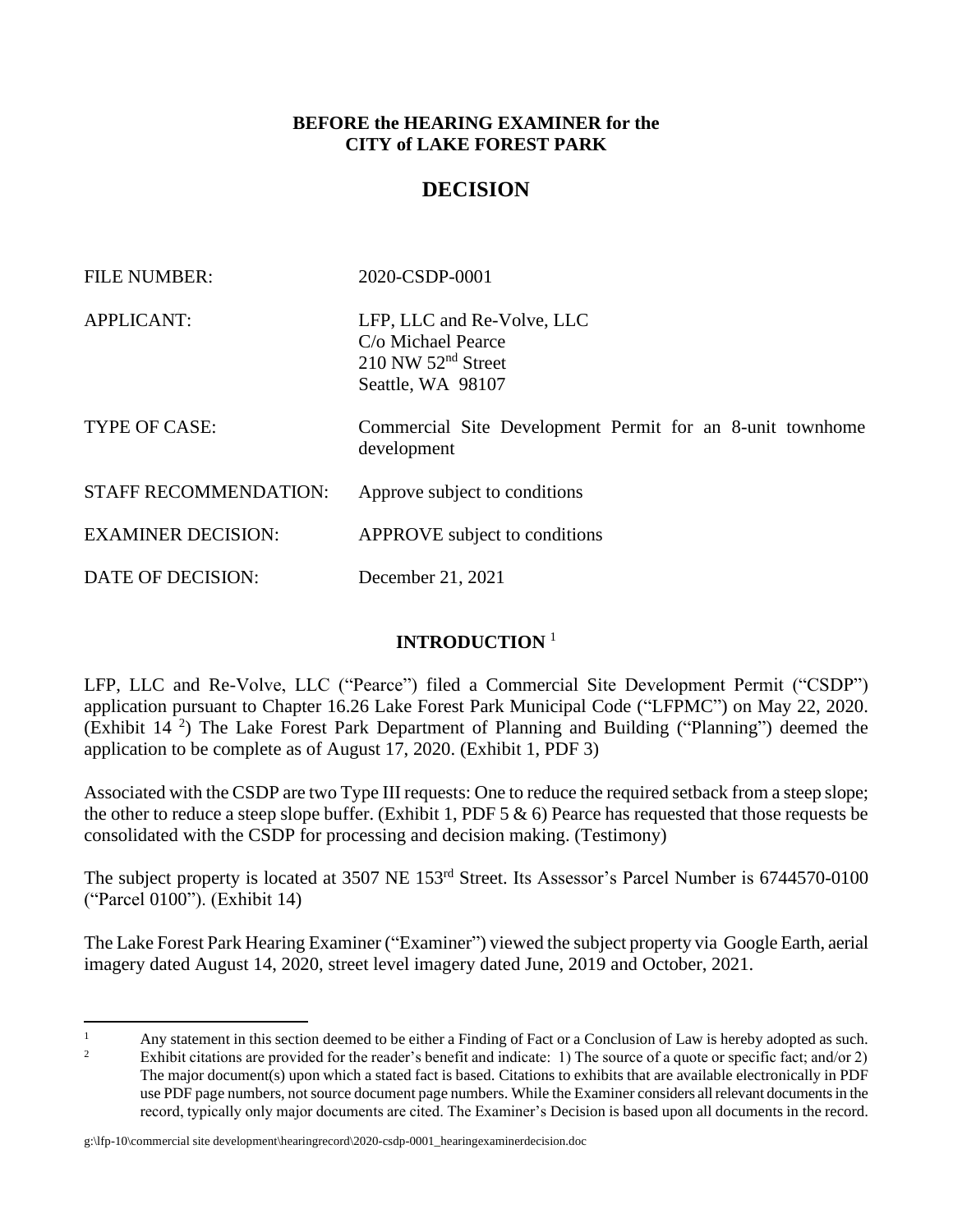HEARING EXAMINER DECISION RE: 2020-CSDP-0001 (Pearce Townhomes) December 21, 2021 Page 2 of 7

The Examiner held an open record hearing on December 13, 2021. The hearing was conducted remotely using the "Zoom" platform due to assembly restrictions attendant to the current COVID-19 pandemic. Planning gave notice of the hearing as required by the LFPMC. (Exhibit 9)

Subsection 16.26.040(F)(1) LFPMC requires land use entitlement permit decisions to be issued within 120 net review days. The hearing was held after the 120<sup>th</sup> net review day. (Exhibit 1, PDF 4) "Any period excluded by agreement of the city and the applicant" is not counted in the 120-day period. [LFPMC] 16.26.040(F)(2)(d)] Pearce agreed to waive the timeline. (Testimony)

Exhibits were offered and admitted during the hearing, a list of which is contained in Exhibit 1 at PDF 10.

The action taken herein and the requirements, limitations and/or conditions imposed by this decision are, to the best of the Examiner's knowledge or belief, only such as are lawful and within the authority of the Examiner to take pursuant to applicable law and policy.

# **FINDINGS OF FACT**

- 1. Parcel 0100 is a more or less square tract of land covering approximately 0.34 acres. Parcel 0100 is located in the northeast quadrant of the  $35<sup>th</sup>$  Avenue NE/NE  $153<sup>rd</sup>$  Street intersection. Since  $35<sup>th</sup>$ Avenue NE is unopened north of NE 153<sup>rd</sup> Street, the 35<sup>th</sup> Avenue NE/NE 153<sup>rd</sup> Street intersection functions as a right angle turn to the east. (Exhibits 2, PDF 6; 5; 6)
- 2. Parcel 0100 is a knoll which drops off in all directions, most notably towards the north. A regulated steep slope, about 25 feet high, covers much of the north portion of Parcel 0100; a regulated stream lies off-site to the north. An older (c. 1951) single family residence is situated on the knoll near the center of Parcel 0100. (Exhibits 2, PDF 6 & 27; 5)
- 3. Acacia Memorial Park (a cemetery) borders the west side of 35th Avenue NE. An old single-family residence lies across NE 153rd Street from Parcel 0100. An apartment complex lies at the end of NE 153<sup>rd</sup> Street to the east of Parcel 0100. And, at the base of the steep slope to the north of Parcel 0100, lies another apartment development. (Exhibits 1; 6)
- 4. Pearce proposes to demolish the existing residence and an associated carport (which lies partly within the unopened portion of the  $35<sup>th</sup>$  Avenue NE right-of-way) and replace them with an 8-unit townhome building.  $3$  While Pearce has not yet developed detailed plans for the building, he does have a concept in mind. The "basement" level, accessed off NE 153<sup>rd</sup> Street, would consist of a mostly underground parking garage for the residential units above. Pearce envisions each townhome to be three stories with three bedrooms. Four of the units would be in the front, south half of the building with the other four in the back, north half of the structure. His concept envisions a courtyard between the north and south halves of the structure. The proposed building footprint does not intrude

<sup>&</sup>lt;sup>3</sup> The site's R900 zoning would allow up to 16 dwelling units on Parcel 0100. The site's critical areas limit the number of units that can be realistically achieved. (Testimony)

g:\lfp-10\commercial site development\hearingrecord\2020-csdp-0001\_hearingexaminerdecision.doc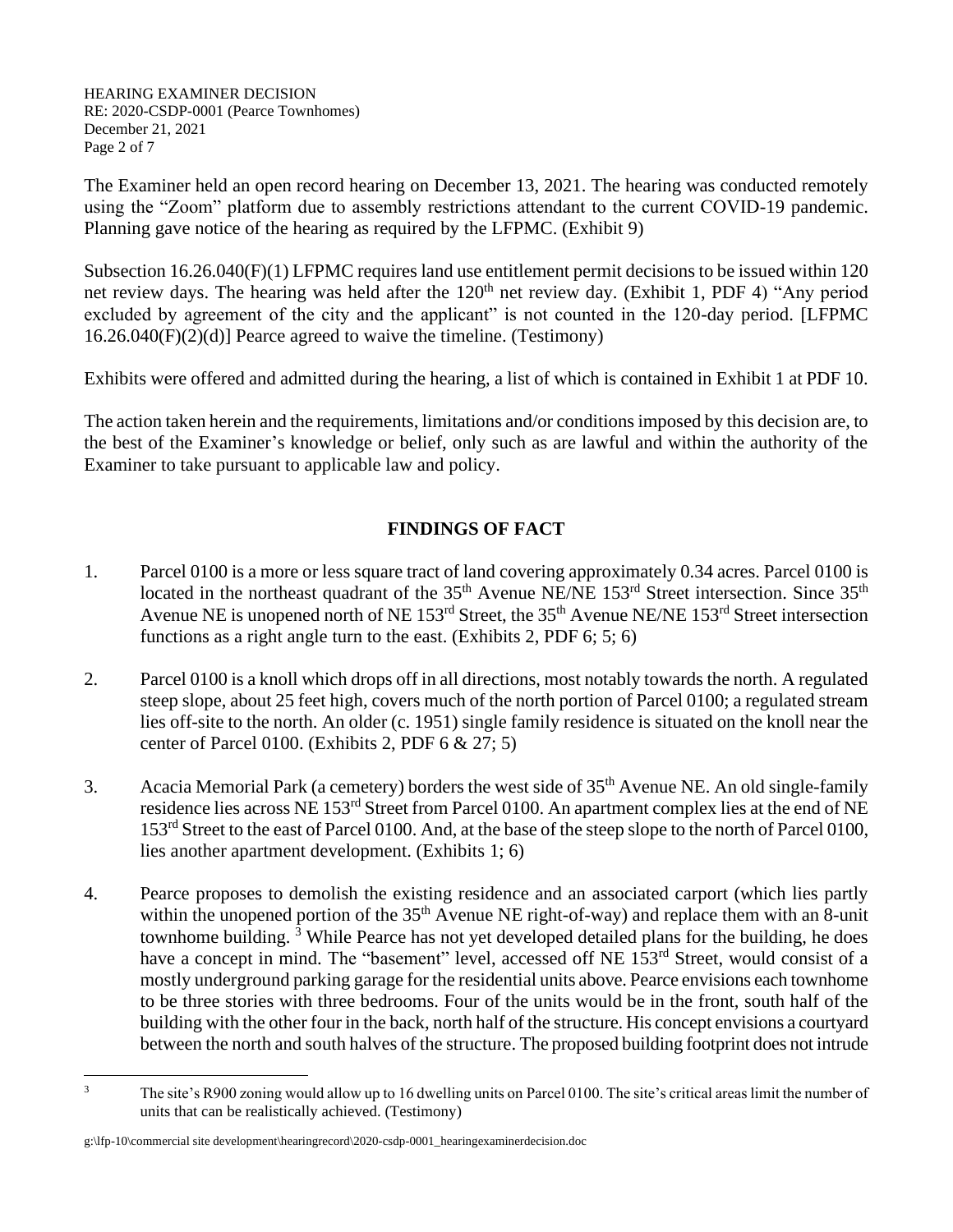into regulated slope and stream buffers any more than does the present residence. The site plan includes extensive landscaping around the new building. The preliminary plans show that the City's tree canopy retention standards will be met. (Exhibits 1; 5; and testimony)

- 5. Pearce's proposal includes improvements to 35<sup>th</sup> Avenue NE to provide a hammerhead turnaround in the unopened portion of that right-of-way and frontage improvements to NE 153<sup>rd</sup> Street. A new water main will be required to serve the building. A deviation from the 2016 King County Surface Water Design Manual has been granted by the City's Development Review Engineer. The deviation will allow a detention vault to provide Level 2 flow control. (Exhibit 1)
- 6. No testimony or evidence was entered into the record by the general public either in support of or in opposition to the application.
- 7. Lake Forest Park's State Environmental Policy Act ("SEPA") Responsible Official issued a threshold Determination of Nonsignificance ("DNS") for the proposed townhome development on December 10, 2020. (Exhibit 11) The DNS was not appealed. (Testimony)
- 8. Planning's Staff Report provides a detailed review of the proposal and its compliance with LFPMC requirements. The Staff Report was not challenged. The Examiner finds that the Staff Report is thorough and accurate subject to a few corrections: The letter sequence in the file number should be "CSDP," not "CDSP;" the steep slope critical areas are in the northwest portion of Parcel 0100, not the northeast portion; the DNS was issued in 2020, not 2021; and the reference to "Exhibit 17" on PDF 7 is erroneous as there is no Exhibit 17 in this record. Subject to those corrections, the analysis in Exhibit 1 is incorporated herein by reference as if set forth at length.
- 9. The record contains no express recommendations from agencies. However, Planning's Staff Report clearly indicates that extensive agency consultation occurred during processing of the application and informed the current proposal.
- 10. Planning recommends approval of the CSDP subject to five conditions. (Exhibit 1, PDF 9 & 10) Pearce takes no exception to any of the recommended conditions. (Testimony)
- 11. Any Conclusion of Law deemed to be a Finding of Fact is hereby adopted as such.

# **LEGAL FRAMEWORK <sup>4</sup>**

The Examiner is legally required to decide this case within the framework created by the following principles:

### Authority

g:\lfp-10\commercial site development\hearingrecord\2020-csdp-0001\_hearingexaminerdecision.doc

<sup>&</sup>lt;sup>4</sup> Any statement in this section deemed to be either a Finding of Fact or a Conclusion of Law is hereby adopted as such.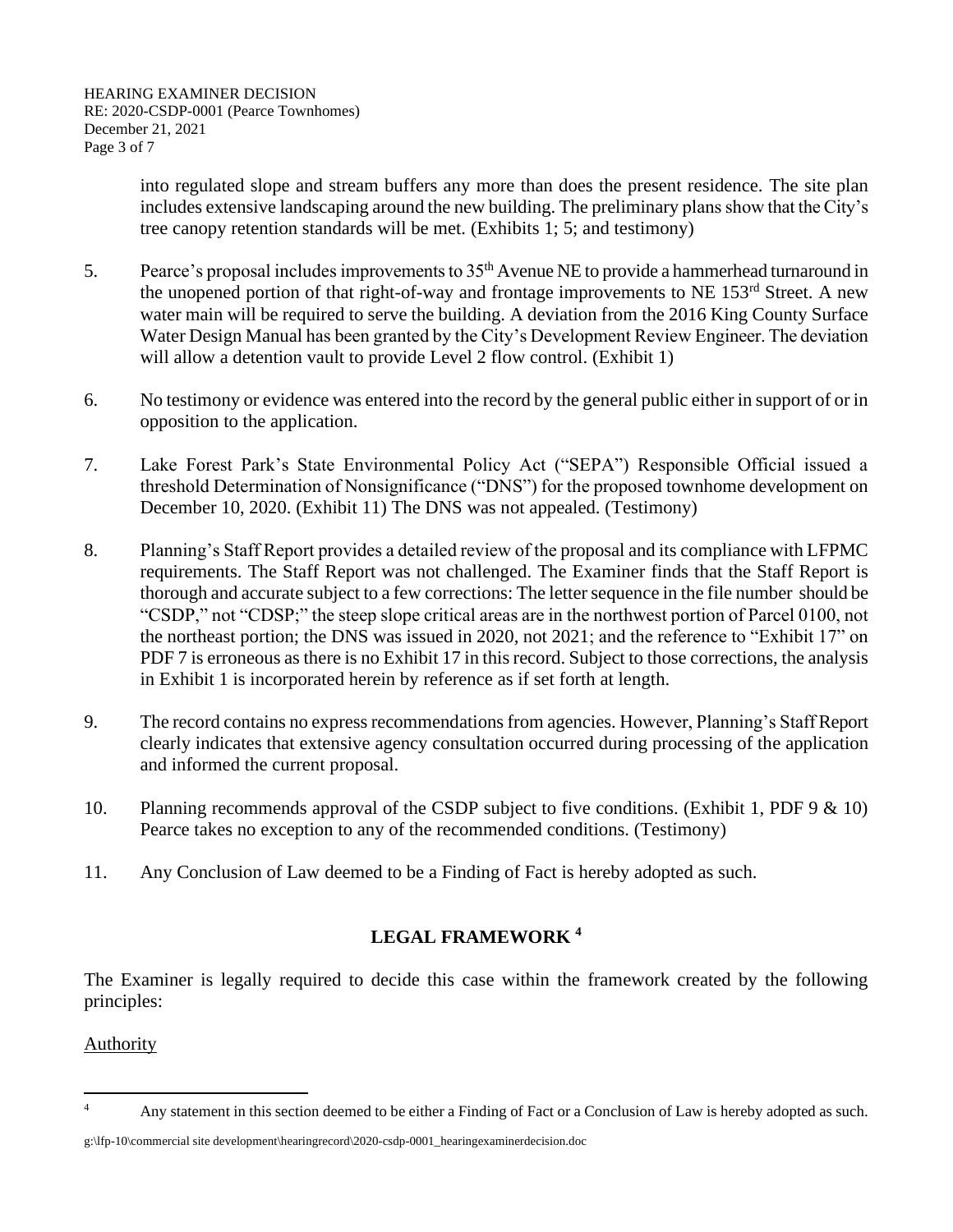HEARING EXAMINER DECISION RE: 2020-CSDP-0001 (Pearce Townhomes) December 21, 2021 Page 4 of 7

A CSDP is a Type I application, which is subject to an open record hearing before the Examiner who makes a final decision on the application. The Examiner's decision is subject to the right of reconsideration and appeal to Superior Court. [LFPMC 16.26.030(A), .100, and .110 and Hearing Examiner Rule of Procedure 504]

A Type I application that complies with the applicable decision criteria shall be approved; provided, that the examiner may modify or condition a proposal to ensure conformity with the relevant decision criteria.

[LFPMC 16.26.110(A)]

#### Review Criteria

The review criteria for a CSDP are set out at LFPMC 18.48.060(A):

The hearing examiner may approve, deny, or approve with conditions an application for a commercial site development. The decision shall be based on the following factors:

- 1. Conformity with adopted city and state rules and regulations including but not limited to those listed in LFPMC Titles 15, 16, 17 and 18.
- 2. Consideration of the recommendations or comments of interested parties and those agencies or departments having pertinent expertise or jurisdiction, consistent with the requirements of this title.

### Vested Rights

"Vesting" serves to "fix" the regulations against which a development application is judged. [*Potala Village Kirkland, LLC v. City of Kirkland*, 183 Wn. App. 191 (2014), *review denied*, 182 Wn.2d 1004, 342 P.3d (2015)]

In 2014 the State Supreme Court flatly declared: "While it originated at common law, the vested rights doctrine is now statutory." [*Town of Woodway v. Snohomish County*, 180 Wn.2d 165, 173, 322 P.3d 1219 (2014)] The *Potala* court rejected a contention that the filing of a complete shoreline substantial development permit application vested development rights because no statutory provision established vested rights for shoreline permits. [*Supra*, at 196-206]

CSDPs are not the subject of any state vesting statute. If Lake Forest Park had a local vesting ordinance applicable to land use applications, the Examiner would be obliged to follow it as enacted. [*Erickson & Associates v. McLerran*, 123 Wn.2d 864, 872 P.2d 1090 (1994); *Abbey Rd. Grp., LLC v. City of Bonney Lake,* 167 Wn.2d 242, 250, 218 P.3d 180 (2009)] But the City has no such local ordinance. Thus, the Examiner must follow the most current case law.

Under the most current case law, there is no vesting for CSDP applications because there is no statutory provision providing vesting for such applications.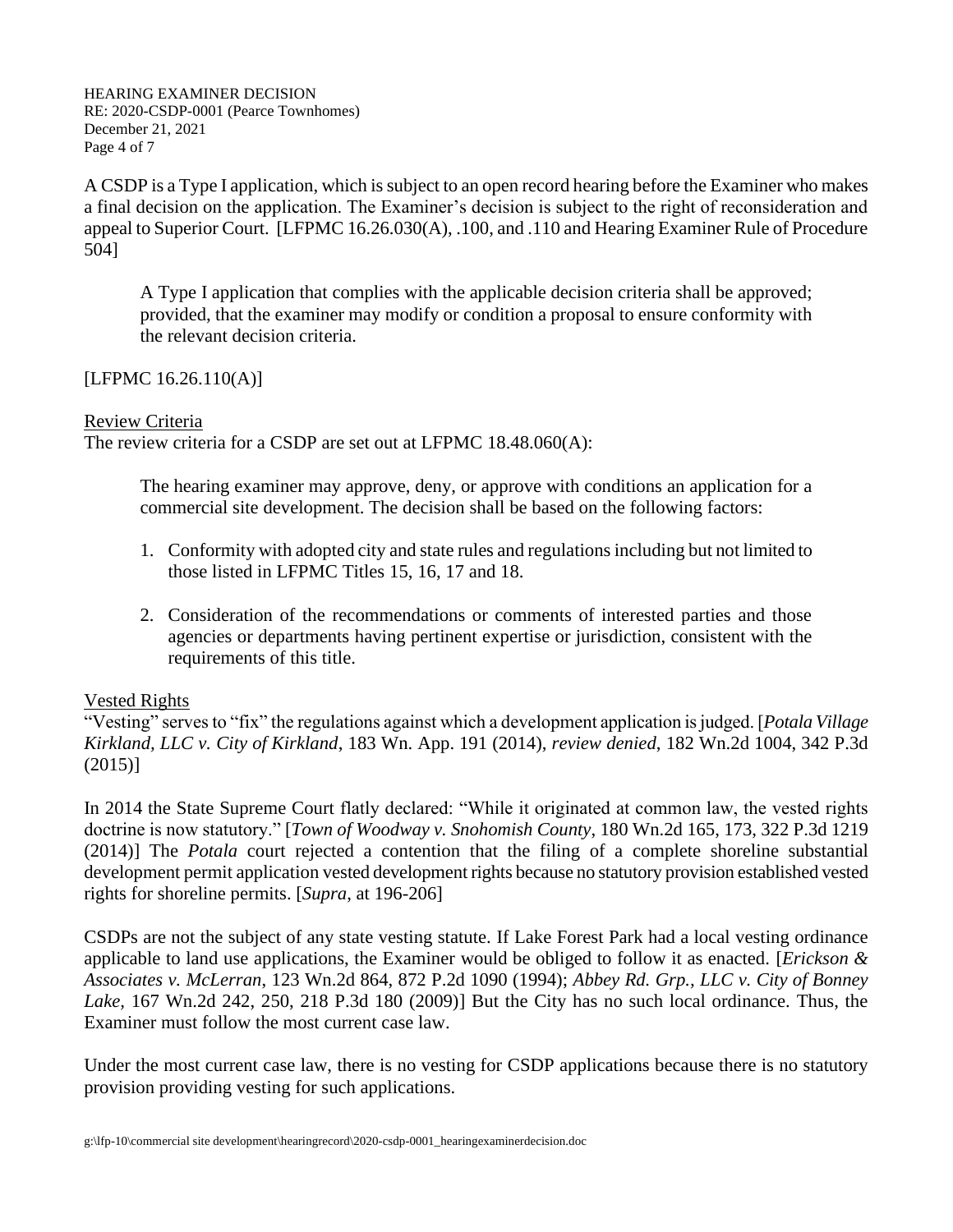HEARING EXAMINER DECISION RE: 2020-CSDP-0001 (Pearce Townhomes) December 21, 2021 Page 5 of 7

Standard of Review The standard of review is preponderance of the evidence. The Applicant has the burden of proof.

#### **CONCLUSIONS OF LAW**

- 1. Pearce has developed a preliminary plan for an 8-unit townhome project which meets the requirements for a CSDP. That plan relies upon exceptions from critical area buffer and setback requirements. Planning has analyzed those requests and finds that they meet established criteria for approval. The Examiner concurs: The exceptions will not harm the environment or the surrounding properties.
- 2. Planning's analysis, adopted by reference above, demonstrates compliance with the two criteria for approval of a CSDP.
- 3. The Examiner may impose a performance bond

in an amount sufficient to guarantee that development occurs according to the approved CSDP; that all required conditions of approval, including mitigation measures, are to be completed in a manner that complies with conditions of approval; and to guarantee satisfactory workmanship and materials for a period not to exceed five years. The hearing examiner shall establish the conditions of the bond or other security according to the nature of the proposed mitigation, maintenance or monitoring and the likelihood and expense of correcting mitigation or maintenance failures.

[LFPMC 18.48.070(A)] Success of the mitigation plantings (See Exhibit 5, PDF 4) is important given the critical areas exceptions that are being granted. Therefore, the Examiner will require a bond or surety sufficient to guarantee their completion and success.

- 4. The recommended conditions of approval as set forth in Exhibit 1 are reasonable, supported by the evidence, and capable of accomplishment. The Examiner will revise Recommended Condition 1 to improve clarity.
- 5. Any Finding of Fact deemed to be a Conclusion of Law is hereby adopted as such.

### **DECISION**

Based upon the preceding Findings of Fact and Conclusions of Law, and the testimony and evidence submitted at the open record hearing, the Examiner hereby **GRANTS** the CSDP and associated Type III applications under file number 2020-CSDP-0001 **SUBJECT TO THE ATTACHED CONDITIONS**.

Decision issued December 21, 2021.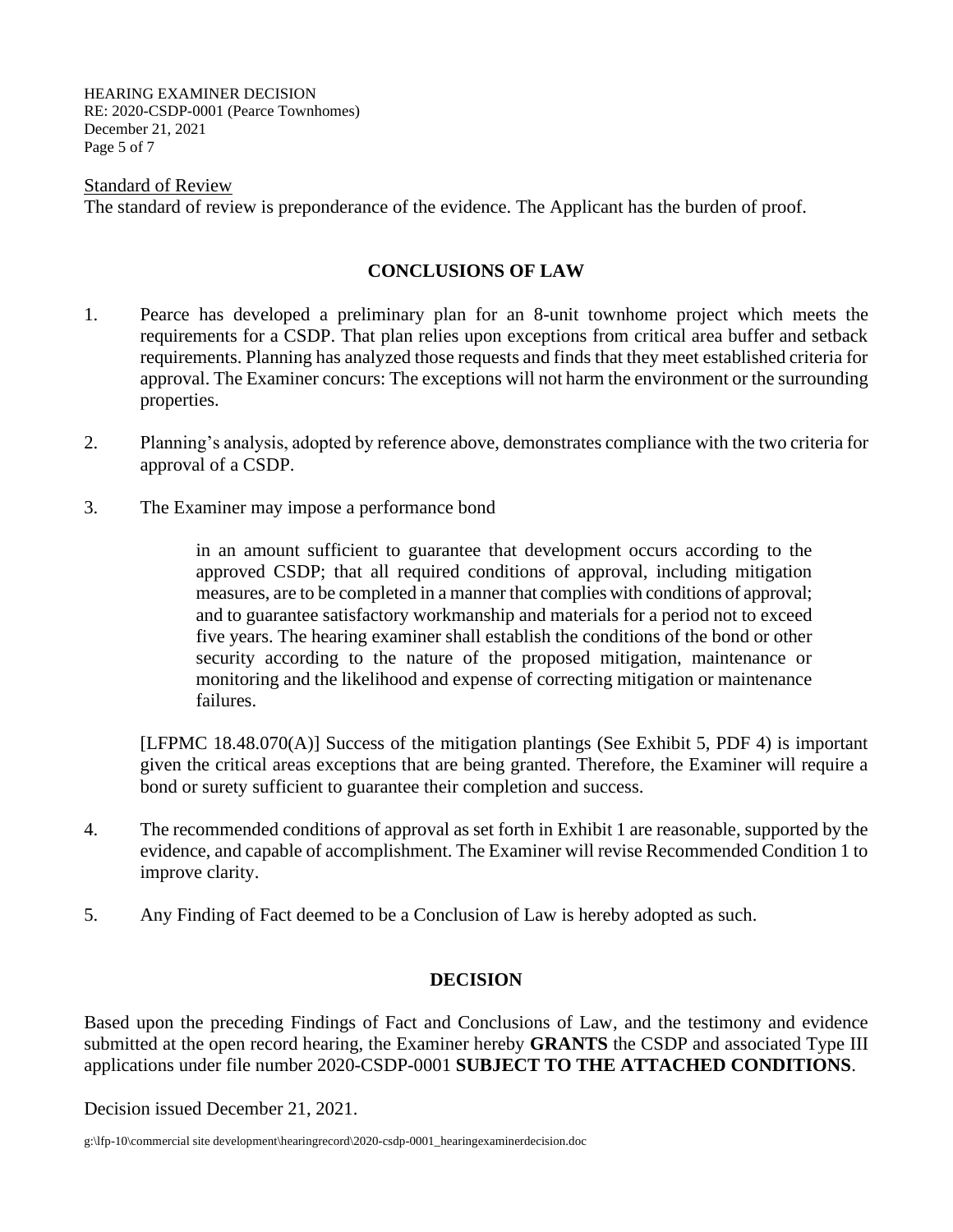HEARING EXAMINER DECISION RE: 2020-CSDP-0001 (Pearce Townhomes) December 21, 2021 Page 6 of 7

\s\*John E. Galt*

John E. Galt Hearing Examiner

# **HEARING PARTICIPANTS <sup>5</sup>**

Michael Pearce Nick Holland John Forba

### **NOTICE OF RIGHT OF RECONSIDERATION**

This Decision is subject to the right of reconsideration pursuant to Hearing Examiner Rule of Procedure 504. Reconsideration may be requested by the applicant, appellant, a party of record, or the City. Reconsideration requests must be filed in writing with the City Clerk within seven (7) calendar days of the date of mailing of this Decision. Any reconsideration request shall specify the error of law or fact, procedural error, or new evidence which could not have been reasonably available at the time of the hearing conducted by the Examiner which forms the basis of the request. Any reconsideration request shall also specify the relief requested. See Hearing Examiner Rule of Procedure 504 for additional information and requirements regarding reconsideration.

# **NOTICE OF RIGHT OF APPEAL**

This Decision becomes final and conclusive as of the eighth calendar day after the date of mailing of the Decision unless reconsideration is timely requested. If reconsideration is timely requested, the Examiner's order granting or denying reconsideration becomes the final and conclusive action for the City. The final action may be reviewed in Superior Court pursuant to the procedures established by Chapter 36.70C RCW, the Land Use Petition Act. Section 36.70C.040 RCW requires that any appeal be properly filed with the Court within 21 days of the issuance of the final City Decision. Please refer to Chapter 36.70C RCW for further guidance regarding judicial appeal procedures.

The following statement is provided pursuant to RCW 36.70B.130: "Affected property owners may request a change in valuation for property tax purposes notwithstanding any program of revaluation."

<sup>&</sup>lt;sup>5</sup> The official Parties of Record register is maintained by the City's Hearing Clerk.

g:\lfp-10\commercial site development\hearingrecord\2020-csdp-0001\_hearingexaminerdecision.doc